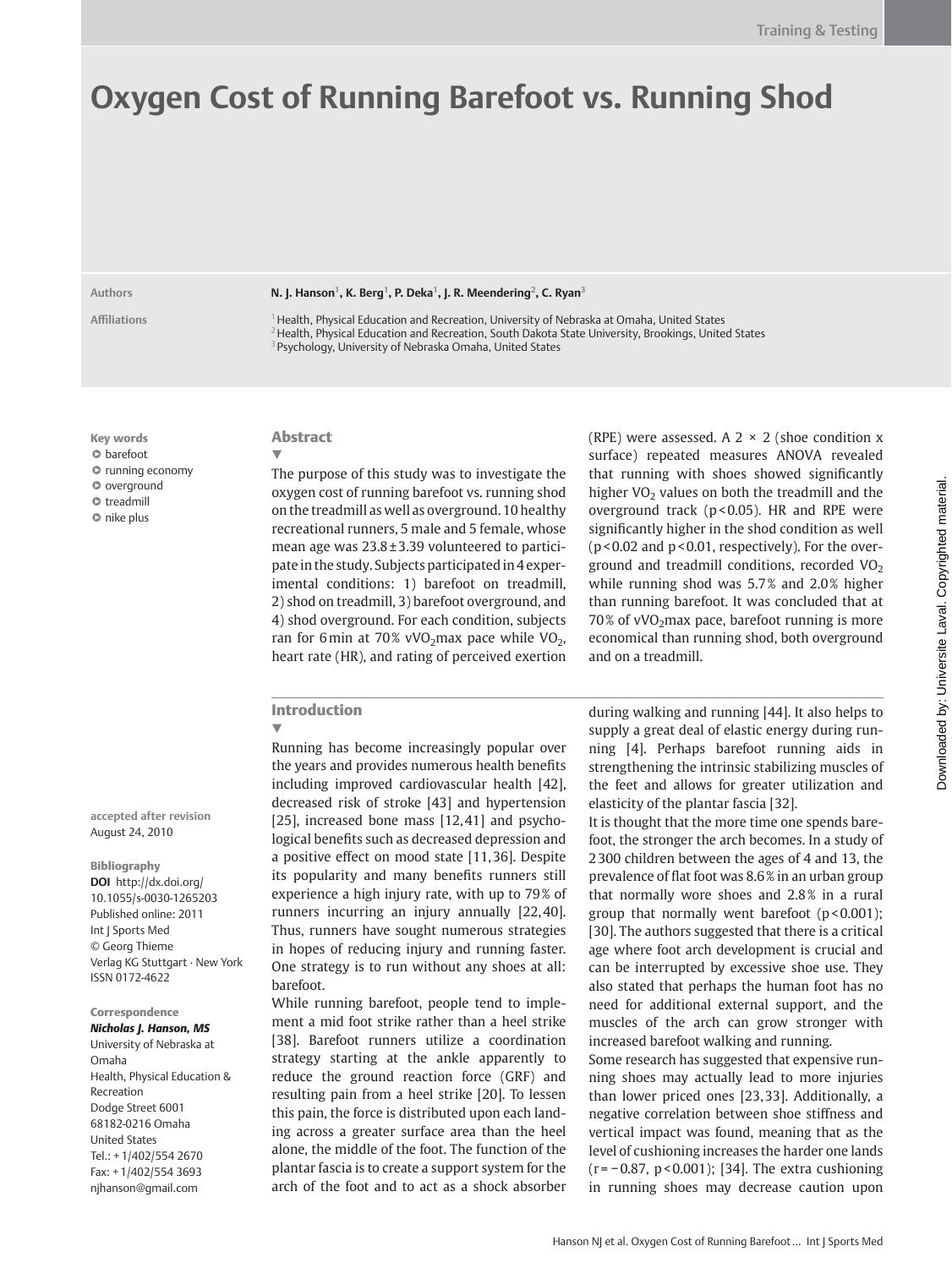each landing and lead to an increase in impact. In an earlier study the vertical impact between barefoot and shod running was investigated [31]. The authors suggested that there is a preferred amount of sensation upon each landing during running, whether barefoot or shod, and that running shoes make it more difficult for a person to find a preferred level of impact due to decreased proprioception.

 A study by Kerrigan et al. [19] showed increased joint torques at the ankle, knee and hip when running with shoes compared to running barefoot, likely due to the raised heel of the typical running shoe. A possible mechanism for injury while running in shoes may be due to increased GRF. Barefoot running decreases overall GRF, and also decreases the amount of force that the heel receives upon each impact [8,9,13].

 2 important determinants of success in distance running are  $VO<sub>2</sub>$ max and running economy (RE). Several studies have shown that RE is a more accurate predictor of distance running success than VO<sub>2</sub> max [21, 26, 27], and is often what distinguishes elite distance runners from very good distance runners [29]. At submaximal speeds, in which many long distance races are performed, runners who have a higher RE require less oxygen utilization than do those with low RE at a given speed. They can thereby run faster at the same relative level of oxygen cost [14, 35]. Thus, RE is an important factor to consider when investigating running performance.

 Barefoot running was previously found to reduce the oxygen cost of running but early research was unable to determine whether it was due to the mass of the shoe, a change in gait or both [5]. Recent work has shown that the improvement in RE during barefoot running is likely due to the decreased mass on the feet and not the changes in gait [10] . However, very few studies have assessed the RE of barefoot running. Additionally, many studies of barefoot running have used a treadmill [9, 19, 20, 37] and have not assessed overground running. Further study of this topic appears warranted.

 Research is needed to determine whether running barefoot can significantly reduce the oxygen cost of running overground and whether RE varies between treadmill and overground running. Therefore, the purpose of this study is to compare the economy of barefoot and shod running, and to determine whether differences exist between running on a treadmill and overground.

### **Methods**

#### ▼

# **Subjects**

 10 healthy runners, 5 males and 5 females, participated in this study. All subjects ran recreationally, at least 16 km per week for the previous 6 months. Potential subjects were excluded if they reported any lower extremity injuries in the last 12 months. They all signed an informed consent form approved by the university's Institutional Review Board after having the testing procedure explained in detail. The study was conducted in accordance with the ethical standards of national and international laws [15]. Subjects are described in  $\circ$  **Table 1**.

| Table 1              | Demographics of subjects. |                 |                 |
|----------------------|---------------------------|-----------------|-----------------|
| Gender               | Age                       | Height (cm)     | Mass (kg)       |
| male $(n=5)$         | $744 \pm 3.1$             | $182.9 \pm 0.9$ | $90.2 \pm 21.1$ |
| female $(n=5)$       | $73.7 \pm 4.0$            | $168.3 \pm 3.1$ | $63.8 \pm 25.6$ |
| $(M \pm SD; N = 10)$ |                           |                 |                 |

## **Experimental design**

 The subjects came to the laboratory for 2 testing sessions. The main outcome of the first session was a  $VO<sub>2</sub>$  max test. This was performed to determine the velocity of running at peak oxygen consumption and later for data collection purposes in which the subjects ran on the treadmill and on the track at 70% of that peak velocity, or  $70\%$  vVO<sub>2</sub> max. The second session occurred within 1 week of the  $VO<sub>2</sub>$  max test.

This study used a  $2 \times 2$  repeated measures design, with 4 different testing conditions: 2 runs on a treadmill and 2 on an indoor track, each with and without running shoes. The subjects were assigned to 1 of 4 test sequences using a balanced Latin square design with 4 different starting points for the sequences used. This process minimized possible order effect.

#### **Instrumentation**

For both the treadmill and the overground testing  $VO<sub>2</sub>$  was assessed using a portable metabolic measurement system. Prior to each testing session the system was auto-calibrated through the computer software, according to the manufacturer's instructions (VO $_{2000}$ ; Medical Graphics Corp., St. Paul, MN). This autocalibration process involves sampling of the surrounding air and does not require syringes or reference gases. The validity and reliability of this portable metabolic cart system has been confirmed previously [6]. For all of the treadmill tests the grade was set at 1% to correct for the lack of air resistance encountered while running on a treadmill [7,16]. The treadmill speed was validated for each subject using a strip of tape attached to the belt and calculating revolutions per minute for speeds of 80 through  $268 \text{m} \cdot \text{min}^{-1}$  and found to be 99.6-99.7% accurate. Heart rate (HR) was monitored with a Polar watch (Polar Electro Oy, Kempele, Finland) and the rating of perceived exertion (RPE) was determined using the Borg 6-20 scale [3] every 3 min. During overground running the velocity was assessed with a Nike + accelerometer (Nike, Beaverton, OR) connected to an Apple iPod (Apple, Cupertino, CA) which was calibrated according to the manufacturer's specifications and required the subject to run at a self selected pace for 402 m. The validity of this instrumental setup has been tested and is determined to closely estimate variable running speeds [18].

#### **Procedures**

The first session began with a  $VO<sub>2</sub>$  max test while the subject was wearing running shoes. The treadmill was set at a speed of 80.5 m•min<sup>-1</sup> and increased by 26.8 m•min<sup>-1</sup> every 2 min until HR reached 170 bpm. The speed was then increased by 13.4 m•min<sup>-1</sup> every minute until the subject reached exhaustion. For this session and for all subsequent sessions the portable metabolic cart was used to measure  $VO<sub>2</sub>$ . Use of the same equipment allowed the subjects to become comfortable with the system before using it for the 4 different testing conditions. The sampling frequency was set at  $0.05$  s<sup>-1</sup>. HR was monitored continuously and RPE was assessed 30 s before each speed increment during the test. After the  $VO<sub>2</sub>$  max test the subject was allowed to rest for a minimum of 5 – 10 min and then was permitted to run barefoot on the treadmill for familiarization.

 In the second session, which was conducted on a separate day within 1 week of the first visit, the subject completed all 4 conditions with rest periods between each. To allow for adequate rest, the subsequent testing condition was not started until the subjects' HR were less than 110 bpm and they felt ready to start the next testing condition. The order of testing conditions varied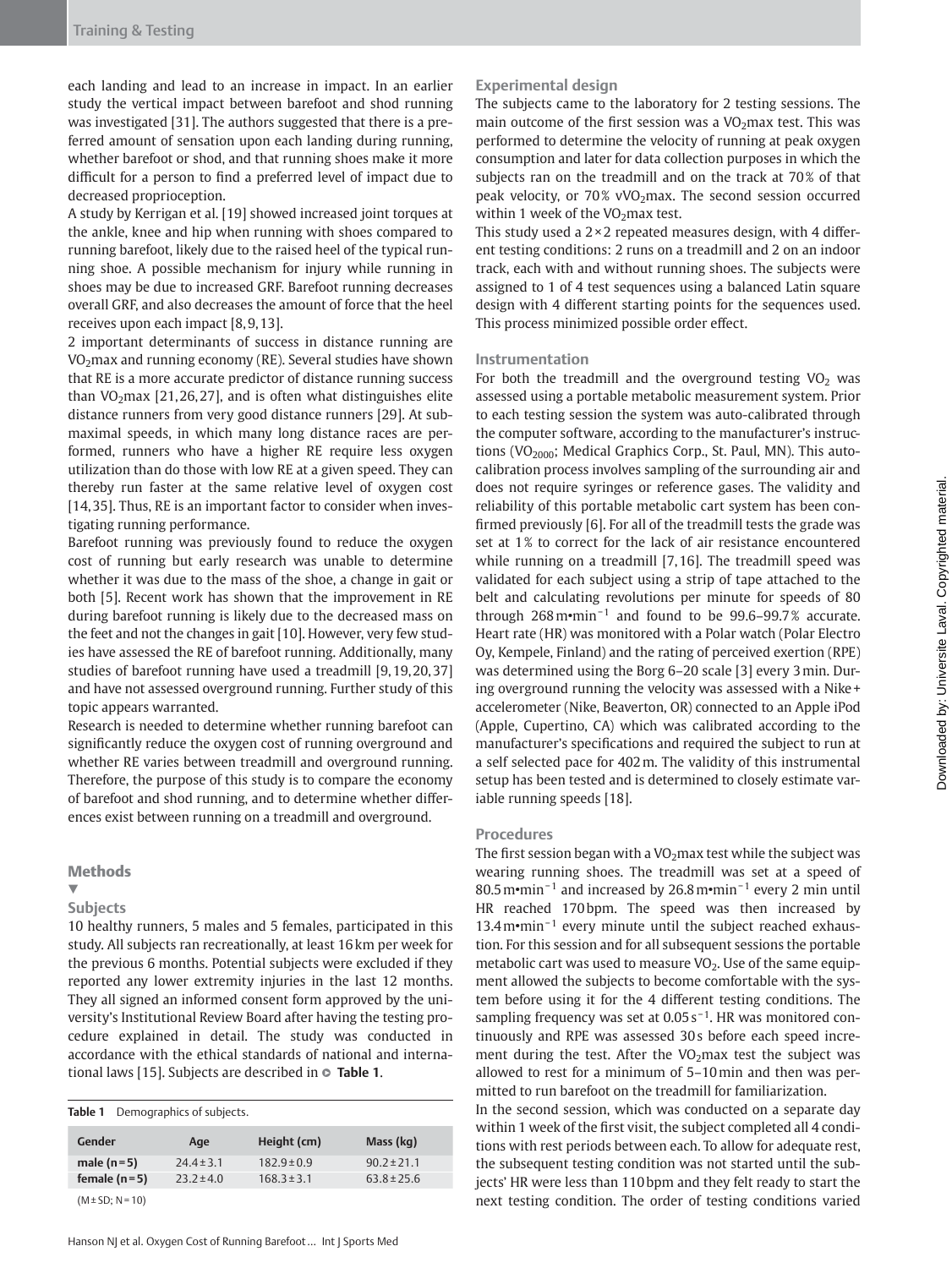using a balanced Latin square design. For each condition the subject was fitted with a breathing mask which was attached to the portable metabolic cart and allowed to jog at a self-selected pace to warm up for 2-3 min before beginning the protocol. The subject then ran for 6 min at 70% vVO<sub>2</sub> max in order to achieve steady state  $VO<sub>2</sub>$ . Pacing on the overground indoor track was done with the Nike+ accelerometer, which included a sensor that was taped to the top of the subject's foot and an iPod carried by the subject. They were asked to run as smoothly as possible and keep a regular stride rate, as the accelerometer calculates pace based on the average speed that the foot travels during each stride. Subjects were encouraged to periodically glance down at the iPod to view pace and adjust accordingly.

#### **Data analysis**

 Statistical analyses were performed using SAS (Statistical Analysis Software, Cary, NC). A 2 × 2 repeated measures ANOVA (Analysis of Variance) was used to determine the amount of variance due to the use or non-use of shoes during running and the surface (treadmill or overground). Paired t-tests were performed for each variable in order to determine if any simple effects were significant at the level of  $p \le 0.05$ . If a significant difference between conditions was found, the proportional reduction in error (PRE) was determined to express the magnitude of the difference [17].

## **Results**

▼

 4 of the subjects reported running between 16 – 24 km per week, 4 ran between 24 – 32 km per week and 2 subjects ran between 32 – 40 km per week. 2 subjects reported running a majority of the time barefoot; 2 reported running barefoot a few times prior to the study. The other 6 subjects had not previously run barefoot. The results of the  $VO<sub>2</sub>$ max testing for the subjects are listed in  $\circ$  **Table 2**.

The mean  $VO<sub>2</sub>$ , HR and RPE for the different conditions are displayed in **☉ Fig. 1–3**, respectively. Across the mean of the 2 surface conditions barefoot running was 3.8% more economical than running with shoes  $(F(1,9)=6.23, p=0.034)$ . HR and RPE were also significantly lower while running barefoot  $(F(1,9) = 8.90,$  $p = 0.015$  and  $F(1,9) = 18.00$ ,  $p = 0.003$ ). Across footwear conditions the mean  $VO<sub>2</sub>$  and HR during treadmill running and overground running were not significantly different  $(F(1,9) = 0.60,$  $p = 0.457$  for VO<sub>2</sub> and F(1,9) = 0.66, p = 0.438 for HR). The mean RPE for footwear was also not significantly different  $(F(1,9) = 0.08,$  $p = 0.782$ ).

Interaction between the 2 main effects, footwear condition and running surface, was not significant for VO<sub>2</sub> (F(1,9) = 1.08, p = 0.327). The corresponding interactions for HR and RPE were also not significant  $(F(1,9)=0.12, p=0.738$  and  $F(1,9)=0.31,$ 

|  | Table 2 Summary of $VO2$ max testing. |  |  |
|--|---------------------------------------|--|--|
|--|---------------------------------------|--|--|

| Variable                                                                     | Mean  | <b>SD</b> | Range           |
|------------------------------------------------------------------------------|-------|-----------|-----------------|
| VO <sub>2</sub> max (ml $\cdot$ kg <sup>-1</sup> $\cdot$ min <sup>-1</sup> ) |       |           |                 |
| male $(n=5)$                                                                 | 48.8  | 3.6       | $44.8 - 52.1$   |
| female $(n=5)$                                                               | 44.4  | 9.2       | $31.4 - 55.2$   |
| HRmax $(N=10)$                                                               | 195.1 | 4.9       | 185-202         |
| $RER (N=10)$                                                                 | 1.05  | 0.05      | $0.96 - 1.12$   |
| $vVO2$ max speed (m $\cdot$ min <sup>-1</sup> )                              | 254.8 | 23.7      | $214.6 - 295.0$ |
| 70% vVO <sub>2</sub> max speed (m $\cdot$ min <sup>-1</sup> )                | 178.4 | 16.4      | $150.2 - 206.5$ |

 $p = 0.594$ , respectively). However, several of the differences in mean values for the dependent variables were of moderate size. On the treadmill, HR and RPE were significantly higher when shod compared to barefoot ( $p = 0.040$  and  $p = 0.009$ ). In the overground track condition, RPE was also significantly higher when shod  $(p = 0.013)$ .



**Fig. 1** VO<sub>2</sub> for each condition (M + SD; N = 10); no significant simple effects.



**Fig. 2** Heart rate (HR) for each condition (M + SD; N = 10);  $*$  p=0.040.



**Fig. 3** RPE (Rating of Perceived Exertion) for each condition (M + SD;  $N = 10$ ; \*\*  $p = 0.009$ , \*  $p = 0.013$ .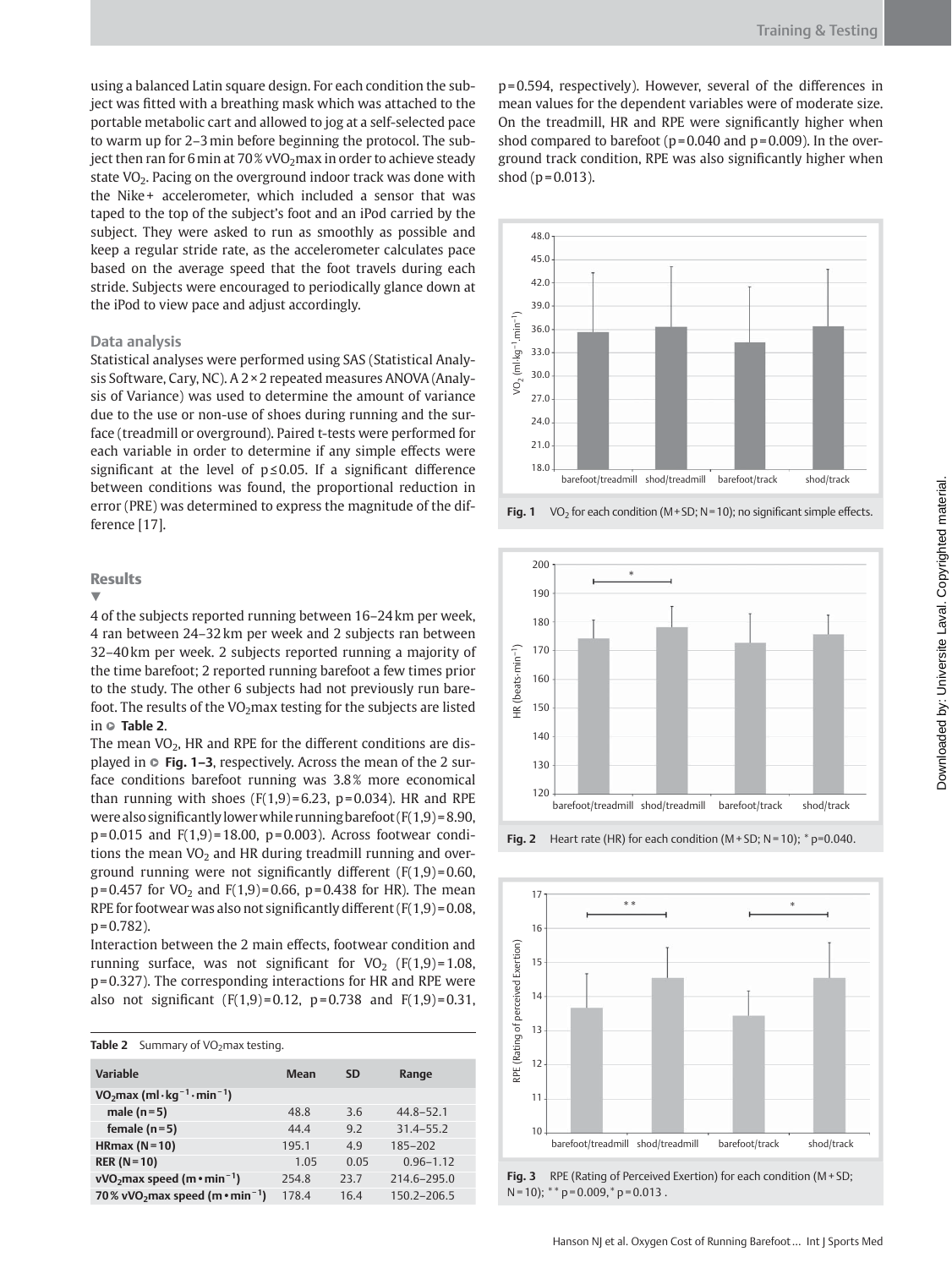# **Discussion**

▼

The major finding in this study is that barefoot running overground and on the treadmill was significantly more economical than running with shoes. In contrast, no significant differences in  $VO<sub>2</sub>$  were found between the treadmill and the overground track regardless of the footwear condition (barefoot/shod). The magnitude of the lower  $VO<sub>2</sub>$  while running barefoot yielded a PRE of 0.41, meaning that 41% of the variance in  $VO<sub>2</sub>$  was explained by the barefoot vs. shod difference. The associated PRE values due to the barefoot vs. shod difference for HR and RPE were 0.50 and 0.69, respectively.

 The reduced oxygen cost of barefoot running has several plausible explanations. Bramble and Lieberman [4] state the depression of the arch supplies roughly 17% of the energy for each stance phase while running barefoot. This elastic energy may be reduced when running shod. The added mass of the shoe also contributes to the oxygen cost of running. Berg and Sady [2] studied the effect of shoe inserts on  $VO<sub>2</sub>$ . Submaximal  $VO<sub>2</sub>$  was assessed in 15 recreational runners on a treadmill at speeds of 241 and 268 m•min<sup>-1</sup>, with or without shoe inserts which were 75 or 100 g, depending on the size of the shoe worn. No significant differences in  $VO<sub>2</sub>$  were found between running with or without the inserts. However, the mean relative  $VO<sub>2</sub>$  was 0.9% higher when using the inserts running at 241 m•min<sup>-1</sup>, and 1.5% higher when using the inserts and running at  $268 \text{ m} \cdot \text{min}^{-1}$ . Although not significant, the results from the current study show a trend toward higher relative  $VO<sub>2</sub>$  when using shoes compared to running barefoot: 2.0 % on the treadmill and 5.7 % on the overground track (Cohen's d values of 0.091 and 0.029, respectively).

Basset et al. [1] investigated the differences in  $VO<sub>2</sub>$  between the treadmill and overground running at 3 different speeds between 136 and 286 m•min<sup>-1</sup>. They did not find a significant difference in  $VO<sub>2</sub>$  between the treadmill and overground conditions, which is in agreement with our results. Our results show a shod/ treadmill condition mean VO<sub>2</sub> of 36.4 ml•kg<sup>-1</sup>•min<sup>-1</sup> and for the shod/track condition a mean of 36.5 ml•kg<sup>-1</sup>•min<sup>-1</sup>, a difference of only 0.2 % . The mean HR values were 178.1 bpm and 175.7 bpm, respectively, a decrease of 1.4%.

 Burkett et al. [5] studied the oxygen cost of running barefoot compared to running with shoes as well as shoes with orthotics using a range of speeds from 161 m•min<sup>-1</sup> to 201 m•min<sup>-1</sup>. They found that running with shoes required 1.3 % more oxygen than barefoot and running in shoes fitted with orthotics required 2.4 % more oxygen than barefoot (p < 0.05). The study did not mention the grade of the treadmill that was used; it is assumed that it was level. The current study found a 2.0 % increase in oxygen uptake on the treadmill when running shoes were worn compared to barefoot. This is a slightly higher value than the 1.3% seen by Burkett et al. [5] and the difference may be due to the 1% grade that was used for the treadmill in the current study.

Divert et al. [10] also found an increase in  $VO<sub>2</sub>$  when running shod. Their subjects ran at 216 m•min<sup> $-1$ </sup> on a treadmill for 6 different conditions: barefoot, ultra-thin diving socks, diving socks with 150g of weight sewn into the fabric, diving socks with 350 g of weight, a 150 g shoe and a 350 g shoe. They found that both the 350g weighted socks and the 350g shoe showed significantly higher  $VO<sub>2</sub>$  values than when the subjects were barefoot ( $p < 0.05$ ).

 Many runners perform some part of their training outdoors or on an indoor track, rather than on a treadmill. Therefore, it is of interest to know whether the oxygen cost varies between treadmill and overground running. However, in order to fairly compare  $VO<sub>2</sub>$  on the 2 surfaces, a correction is needed for the increased amount of air resistance one must overcome when running overground. Previous studies have suggested that a 1 % grade on the treadmill is most similar to overground running [7, 16]. The results from the current study showed that treadmill running required 1.7 % more oxygen when compared to overground running, with the difference not being significant  $(p=0.457)$ . Thus, our results corroborate the 1% grade as a reasonable correction factor for reduced air resistance while running on a treadmill.

 In order to qualitatively assess the perceptions of our subjects regarding barefoot running, they were queried after collection of data. Some responses included feeling " lighter, more responsive, and faster" while running barefoot. One subject reported some soreness in the feet after testing due to the rough surface of the treadmill belt. Another subject with a history of over-pronation while running reported slight pain on the medial ankle. Most responses were positive and all but one subject reported being likely to try barefoot running in the future. The relative absence of discomfort and injury in these subjects suggests that subjects wishing to start running barefoot might do so without a great concern for their safety. Further work is needed to clarify this point.

 This study may have been limited because barefoot running was novel to 6 of the 10 runners in the study. An attempt to control for this was made by encouraging the runners to practice barefoot walking and running before coming to the testing sessions. However, not all of the subjects may have done this and furthermore, it is currently unknown how much practice is necessary to become comfortable and efficient running barefoot. Variations in running mechanics and foot type were not controlled for; this could be a limitation. Another limitation is that the overground condition was performed on an indoor track that required 10 laps per mile. Running on a curved track may have increased the  $VO<sub>2</sub>$  needed to run at the predetermined pace compared to the treadmill. Lastly, subjects were asked to maintain a pace of 70 %  $vVO<sub>2</sub>$ max using the Nike + accelerometer, but pace most likely fluctuated somewhat. However, our subjects felt that they were able to run at a steady pace that felt typical of a normal run where pace was not directly monitored. VO<sub>2</sub> while shod on the track was 36.5 ml•kg<sup>-1</sup>•min<sup>-1</sup> and on the treadmill was 36.4 ml•kg<sup>-1</sup>•min<sup>-1</sup>. The nearly identical values support that the pacing technique used did not alter the results.

 Statistical power for the analysis of running economy (RE) was about 0.60 [39] assuming the moderate to large effect size that has been reported in other studies [14, 24]. While our study was moderately underpowered, previous studies addressing RE have detected statistically significant findings with sample sizes similar to the 10 in our study. For example, significant results were found with sample sizes of 8 [37], 12 [10], and 14 [28]. Also, the subjects in our study were relatively homogeneous in regards to age, training status, and VO<sub>2</sub> max, which would tend to reduce error variance thereby enhancing statistical power. The fact that we found significantly greater RE when barefoot compared to running shod indicates that the sample size was adequate for testing the RE of shod vs. barefoot. However, the study may have been underpowered for the tests of surface condition (treadmill vs. overground) and its interaction with shod vs. barefoot.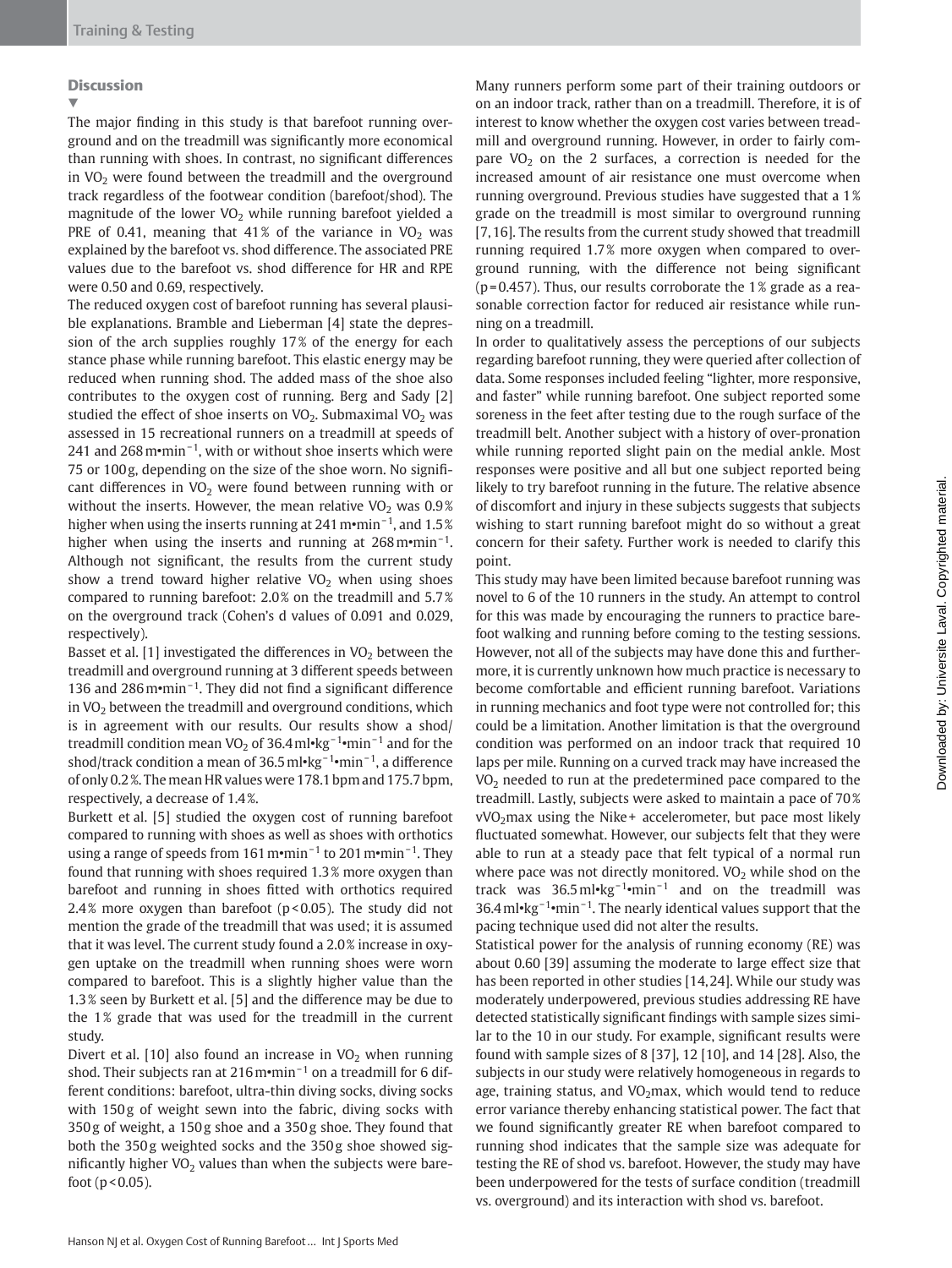Future research on this topic could be done on runners who have habituated themselves to barefoot running. Practice of running barefoot may improve skill by inducing various modifications such as stride length and stride rate. Strengthening of the intrinsic foot muscles and habituation to barefoot running may also allow for greater use of the elastic recoil in tendons and ligaments. It may also be interesting to assess the  $VO<sub>2</sub>$  during running barefoot at faster speeds which more closely approximate

competitive race pace. The elastic recoil associated with barefoot running may yield even greater energy at increased speeds. Injury prevention is important to runners, and barefoot running has been found to decrease force on the lower extremity joints [8, 9, 13]. However, future research should be performed to track barefoot runners over time to compare injury rates with shod runners.

 The impact of RE from barefoot running can be appreciated by examining its effect on running performance. Burkett et al. [5] indicated that a 1.7% increase in absolute  $VO<sub>2</sub>$  is equal to roughly a 5.0 m•min<sup>-1</sup> decrease in speed. Thus, each 1.0% increase in VO<sub>2</sub> would translate to a 2.94 m•min<sup>-1</sup> decrease in running speed. Application of this decrement to the 5.7 % greater oxygen cost in our subjects running overground while shod translates to being able to run  $16.8 \text{ m} \cdot \text{min}^{-1}$  faster when barefoot (5.7 × 2.94 = 16.8 m•min<sup>-1</sup>). Over the course of a marathon  $(42.195 \text{ km})$  this increase in sustainable speed would be meaningful. For example, if one were to run an average speed of 204.8 m•min<sup>-1</sup> rather than 188 m•min<sup>-1</sup> during a marathon approximately 18 min would be saved.

The current study showed a significantly lower RPE when running barefoot for both the treadmill and track conditions (p < 0.01). RPE is a subjective measure that gives some insight as to how difficult a physical activity is. Our results show that when the subjects were running at 70% of vVO<sub>2</sub> max it felt easier for them to maintain that pace when running barefoot. This could be useful information to runners because it allows them to maintain a desired pace with a decreased sense of effort.

 The results from previous studies [7, 16] as well as from the current study show that a 1 % grade used on the treadmill accurately represents the increased air resistance one must overcome when running overground. This grade could be used when running indoors on a treadmill in order to keep the oxygen cost equivalent to running outdoors.

 The following conclusions are warranted from the results of the study: At  $70\%$  vVO<sub>2</sub> max, barefoot running requires significantly lower VO<sub>2</sub> than running shod, indicating higher running economy. A 1% grade on a treadmill is an effective means of equalizing the oxygen cost of running at the same speed overground. Lastly, the effect of footwear (barefoot/shod) on  $VO<sub>2</sub>$  was not dependent on the type of surface (treadmill/track).

References

- 1 *Bassett DR Jr* , *Giese MD* , *Nagle FJ* , *Ward A* , *Raab DM* , *Balke B* . Aerobic requirements of overground versus treadmill running. Med Sci Sports Exerc 1985; 17: 477-481
- 2 *Berg K* , *Sady S* . Oxygen cost of running at submaximal speeds while wearing shoe inserts. Res Q Exerc Sport 1985; 56: 86-89
- 3 *Borg GA* . Psychophysical bases of perceived exertion . Med Sci Sports Exerc 1982; 14: 377-381
- 4 *Bramble D, Lieberman D.* Endurance running and the evolution of Homo. Nature 2004; 432: 345-352
- 5 *Burkett LN, Kohrt WM, Buchbinder R. Effects of shoes and foot orthot*ics on VO<sub>2</sub> and selected frontal plane knee kinematics. Med Sci Sports Exerc 1985; 17: 158-163
- 6 *Byard AD* , *Dengel DR* . Validity of a portable metabolic measurement system. Med Sci Sports Exerc 2002; 34: S149
- 7 Davies CT. Effects of wind assistance and resistance on the forward motion of a runner. J Appl Physiol 1980; 48: 702-709
- 8 *De Wit B* , *De Clercq D* , *Aerts P* . Biomechanical analysis of the stance phase during barefoot and shod running. J Biomech 2000; 33: 269 – 278
- 9 *Divert C* , *Mornieux G* , *Baur H* , *Mayer F* , *Belli A* . Mechanical comparison of barefoot and shod running. Int J Sports Med 2005; 26: 593-598
- 10 *Divert C* , *Mornieux G* , *Freychat P* , *Baly L* , *Mayer F* , *Belli A* . Barefoot-shod running differences: shoe or mass effect? Int J Sports Med 2008; 29: 512 – 518
- 11 *Doyne EJ* , *Ossip-Klein DJ* , *Bowman ED* , *Osborn KM* , *McDougall-Wilson IB* , *Neimeyer RA* . Running versus weight lifting in the treatment of depression. J Consult Clin Psychol 1987; 55: 748-754
- 12 *Drysdale IP* , *Collins AL* , *Walters NJ* , *Bird D* , *Hinkley HJ* . Potential benefits of marathon training on bone health as assessed by calcaneal broadband ultrasound attenuation. J Clinical Densitometry 2007; 10: 179-183
- 13 *Freychat P* , *Belli A* , *Carret JP* , *Lacour JR* . Relationship between rearfoot and forefoot orientation and ground reaction forces during running. Med Sci Sports Exerc 1996; 28: 225-232
- 14 *Guglielmo LG, Greco CC, Denadai BS. Effects of strength training on* running economy. Int J Sports Med 2009; 30: 27-32
- 15 *Harriss DJ* , *Atkinson G* . International Journal of Sports Medicine Ethical Standards in Sport and Exercise Science Research. Int J Sports Med 2009 ; 30 : 701 – 702
- 16 *Jones AM*, *Doust JH*. A 1% treadmill grade most accurately reflects the energetic cost of outdoor running. J Sports Sci 1996; 14: 321-327
- 17 *Judd CM* , *McClelland GH* , *Ryan CS* . Data analysis: A Model Comparison Approach (2<sup>nd</sup> ed). New York, NY: Routledge; 2009
- 18 *Kane NA* , *Simmons MC* , *John D* , *Thompson DL* , *Basset DR* . Validity of the Nike+ Device during walking and running. Int J Sports Med 2009; 31:  $101 - 105$
- 19 *Kerrigan DC* , *Franz JR* , *Keenan GS* , *Dicharry J* , *Della Croce U* , *Wilder RP* . The effect of running shoes on lower extremity joint torques. PM & R 2009: 1: 1058-1063
- 20 *Kurz MJ*, *Stergiou N*. Does footwear affect ankle coordination strategies? J Am Podiatr Med Assoc 2004; 94: 53-58
- 21 *Lucia A* , *Esteve-Lanao J* , *Olivan J* , *Gomez-Gallego F* , *San Juan AF* , *Santiago C* , *Perez M* , *Chamorro-Vina C* , *Foster C* . Physiological characteristics of the best Eritrean runners-exceptional running economy . Appl Physiol Nutr Metab 2006; 31: 530-540
- 22 *Lun V* , *Meeuwisse WH* , *Stergiou P* , *Stefanyshyn D* . Relation between running injury and static lower limb alignment in recreational runners. Br J Sports Med 2004; 38: 576-580
- 23 *Marti B* , *Vader JP* , *Minder CE* , *Abelin T* . On the epidemiology of running injuries. The 1984 Bern Grand-Prix study. Am J Sports Med 1988; 16: 285 – 294
- 24 *Millet GP*, *Jaouen B*, *Borrani F*, *Candau R*. Effects of concurrent endurance and strength training on running economy and  $VO<sub>2</sub>$  kinetics. Med Sci Sports Exerc 2002; 34: 1351-1359
- 25 *Mota MR* , *Pardono E* , *Lima LC* , *Arsa G* , *Bottaro M* , *Campbell C S* , *Simoes* HG. Effects of treadmill running and resistance exercises on lowering blood pressure during the daily work of hypertensive subjects. J Strength Cond Res 2009; 23: 2331-2338
- 26 *Noakes TD* . Implications of exercise testing for prediction of athletic performance: A contemporary perspective. Med Sci Sports Exerc 1988: 20: 319-330
- 27 *Noakes TD*. The Lore of Running. Champaign, IL: Leisure Press; 1991
- 28 *Pinnington HC* , *Dawson B* . The energy cost of running on grass compared to soft dry beach sand. J Sci Med Sport 2001; 4: 416-430
- 29 *Pollock ML* . Submaximal and maximal working capacity of elite distance runners, Part I: Cardiorespiratory aspects . Ann NY Acad Sci 1977; 301: 310-322
- 30 *Rao UB* , *Joseph B* . The influence of footwear on the prevalence of flat foot. A survey of 2300 children. J Bone Joint Surg Br 1992; 74: 525 – 527
- 31 *Robbins SE* , *Gouw GJ* . Athletic footwear and chronic overloading: a brief review. Sports Med 1990; 9: 76-85
- 32 *Robbins SE* , *Hanna AM* . Running-related injury prevention through barefoot adaptations. Med Sci Sports Exerc 1987; 19: 148-156
- 33 *Robbins S* , *Waked E* . Hazard of deceptive advertising of athletic footwear. Br J Sports Med 1997; 31: 299-303
- 34 *Robbins S* , *Waked E* . Balance and vertical impact in sports: Role of shoe sole materials. Arch Phys Med Rehabil 1997; 78: 463-467